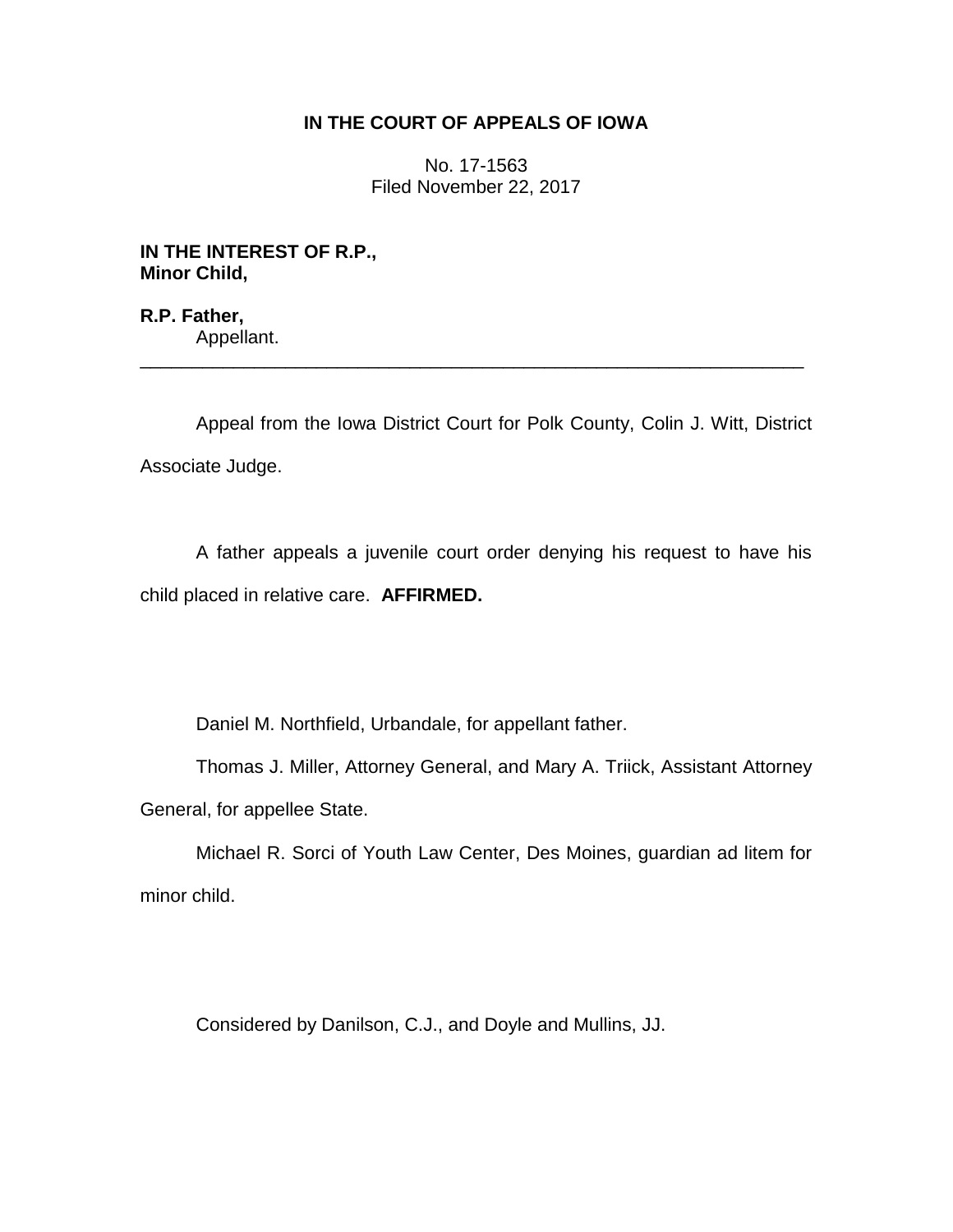## **MULLINS, Judge.**

A father appeals a juvenile court order denying his request to have his child placed in relative care. He argues, because two appropriate relative placements were presented to the juvenile court and relative placement is less restrictive than non-relevant placement, the court should have granted his motion for a change in custody to relative care.

The mother of the child came to the attention of the Iowa Department of Human Services (DHS) in October 2016 upon reports of physical abuse by the father. The ensuing child-protective investigation revealed both parents had extensive substance-abuse histories and the mother's other two children were exposed to violence in the couple's relationship. The child in interest was born in February 2017. Less than a month later, the child was removed from the care of his mother upon concerns for her substance abuse, general instability, and failure to obtain domestic-violence and mental-health services. The father was incarcerated at the time of removal.

The child was initially placed with his paternal grandmother, V.G. Ten days later, the State moved to modify placement to foster care, noting "concerns regarding the paternal grandmother and her ability to support reunification and contact with the child's mother." The juvenile court granted the motion and ordered the child be placed in the custody of DHS for purposes of foster-care placement. In April, the child was adjudicated a child in need of assistance (CINA), foster-care placement was ordered to be continued, and a permanency goal of reunification with the mother was established.

2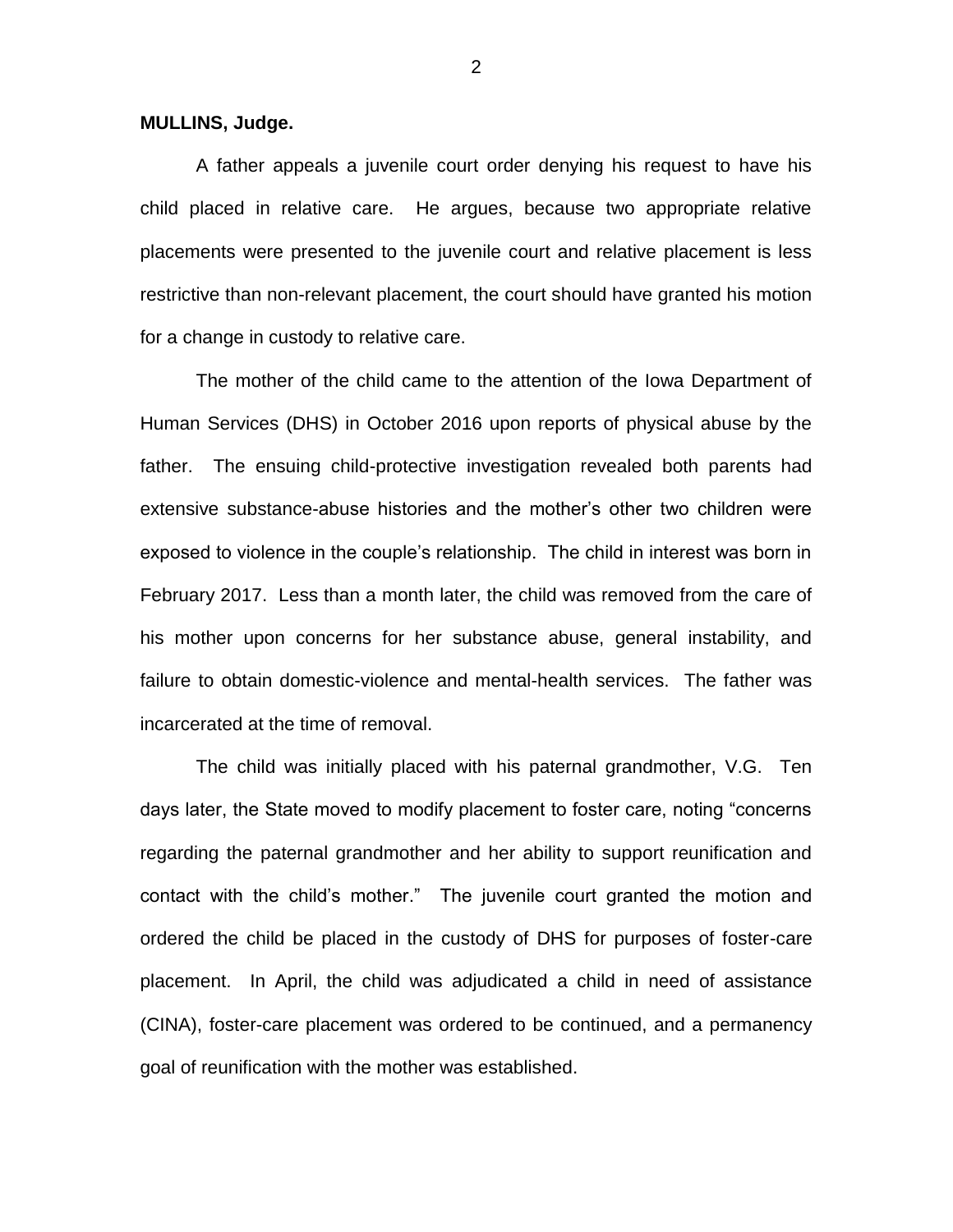At a dispositional hearing in June, the father voiced his objection to the continued placement of the child in foster care. At the hearing, he called his mother, V.G., and aunt, S.T., as witnesses to testify to their suitability as relative placements. In her testimony, V.G. downplayed DHS's reasoning for removing the child from her placement and merely testified she would be happy to, and is able, to care for the child. S.T.'s testimony was similarly limited to the mere assertion that she is able to care for the child. DHS reports to the court indicate V.G. should not be considered for placement and S.T. "is battling breast cancer and is not in the position to care for" the child. On the other hand, the record reveals the child's mother and his foster parent have an excellent relationship that supports the reunification goal and the child is doing very well in foster care. The juvenile court stated its intention on the record "to maintain the status quo on placement" and subsequently ordered the foster-care placement and goal toward reunification to be continued.

On September 7, the father filed a "motion to change custody to a relative." At a review hearing on September 14, the father repeated his request to have the child placed with one of his relatives. The court responded:

Our goal in this case is to return these children to the home from which they were removed, that is the mother. So I believe if [the child] stays where he is, that gives us the best chance to achieve that goal. So therefore because of that, I don't want to waste time right now, quite frankly, listening to testimony about moving this child to a paternal relative because I don't think it's going to move us closer towards what our goal is.

So therefore, the child will remain in family foster care and hopefully in the same home because I don't want this child to have more moves, which will affect him until we're able to hopefully achieve our goal, so that is why.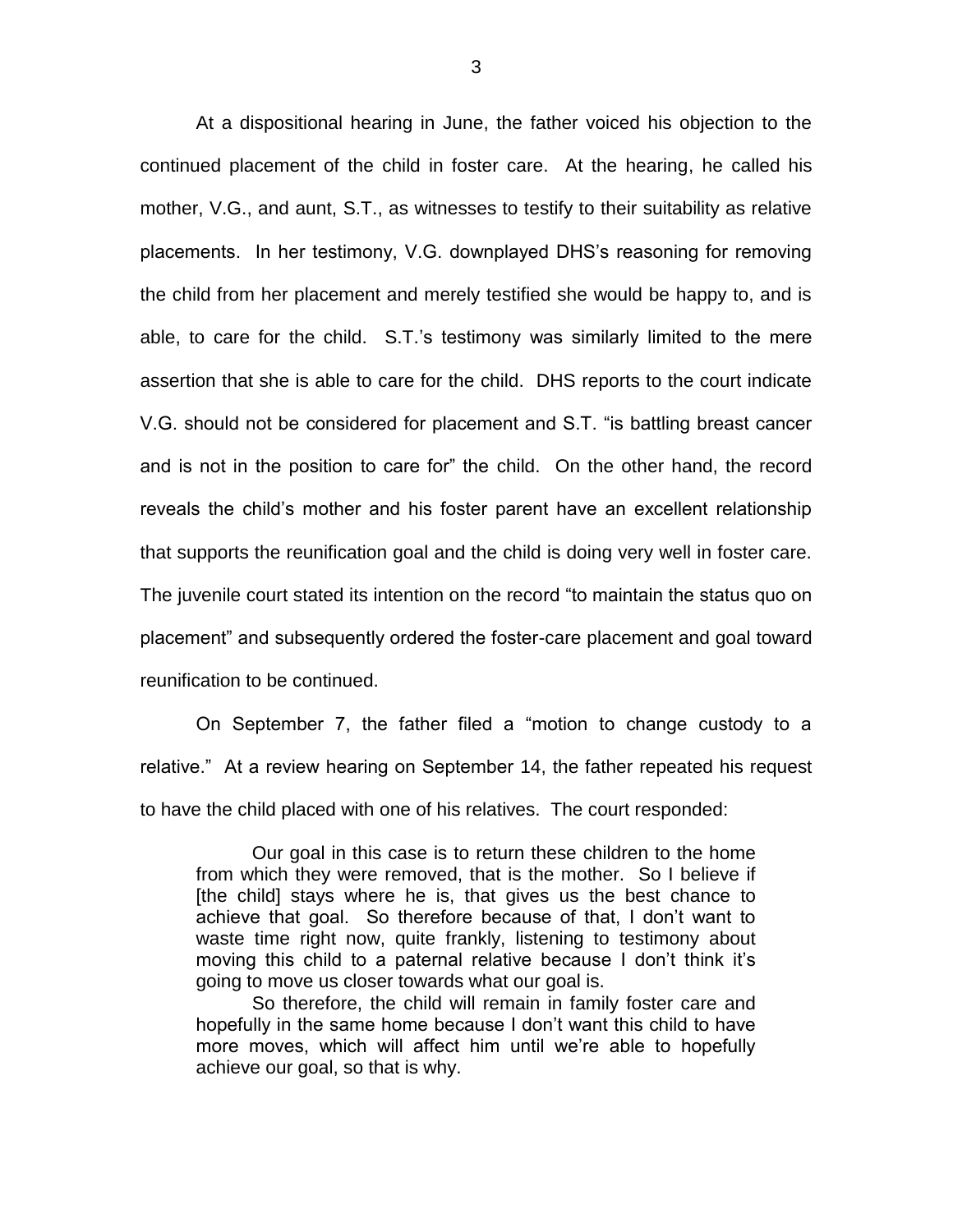The court subsequently ordered that placement of the child remain in foster care, effectively denying the father's motion. As noted, the father appeals.

On appeal, the father contends V.G. and S.T. are suitable relative placements and, because relative placement is less restrictive than non-relevant placement, the court should have granted his motion for a change in custody to relative care. Our review of CINA proceedings is de novo. *In re J.S.*, 846 N.W.2d 36, 40 (Iowa 2014). Our primary concern is the best interests of the child. *Id.*

"It is true that 'chapter 232 favors relative placements over nonrelative placements,' but its ultimate goal 'is to "best serve the child's welfare."'" *In re M.M.*, No. 16-1685, 2016 WL 7395788, at \*4 (Iowa Ct. App. Dec. 21, 2016) (quoting *In re N.M.*, 528 N.W.2d 94, 97 (Iowa 1995)); *see* Iowa Code § 232.99(4) (2017) ("[T]he court shall make the least restrictive disposition appropriate considering all the circumstances of the case.").

Here, the juvenile court determined, on three separate occasions, that foster-care placement would be the most supportive avenue for successfully attaining the case-plan goal of returning the child to his mother. The record provides us with no information to support a conclusion that relative placement, under the circumstances of this case, would be in the best interest of the child. The paternal grandmother's past conduct depicts her as a potential obstacle to the goal for reunification if the child is returned to her. *See M.M.*, 2016 WL 7395788, at \*4 ("We hold no crystal ball, and to some extent, the determination must be made based upon past conduct."). In addition, in weighing the grandmother and aunt's limited and generic testimony that they are able to care

4